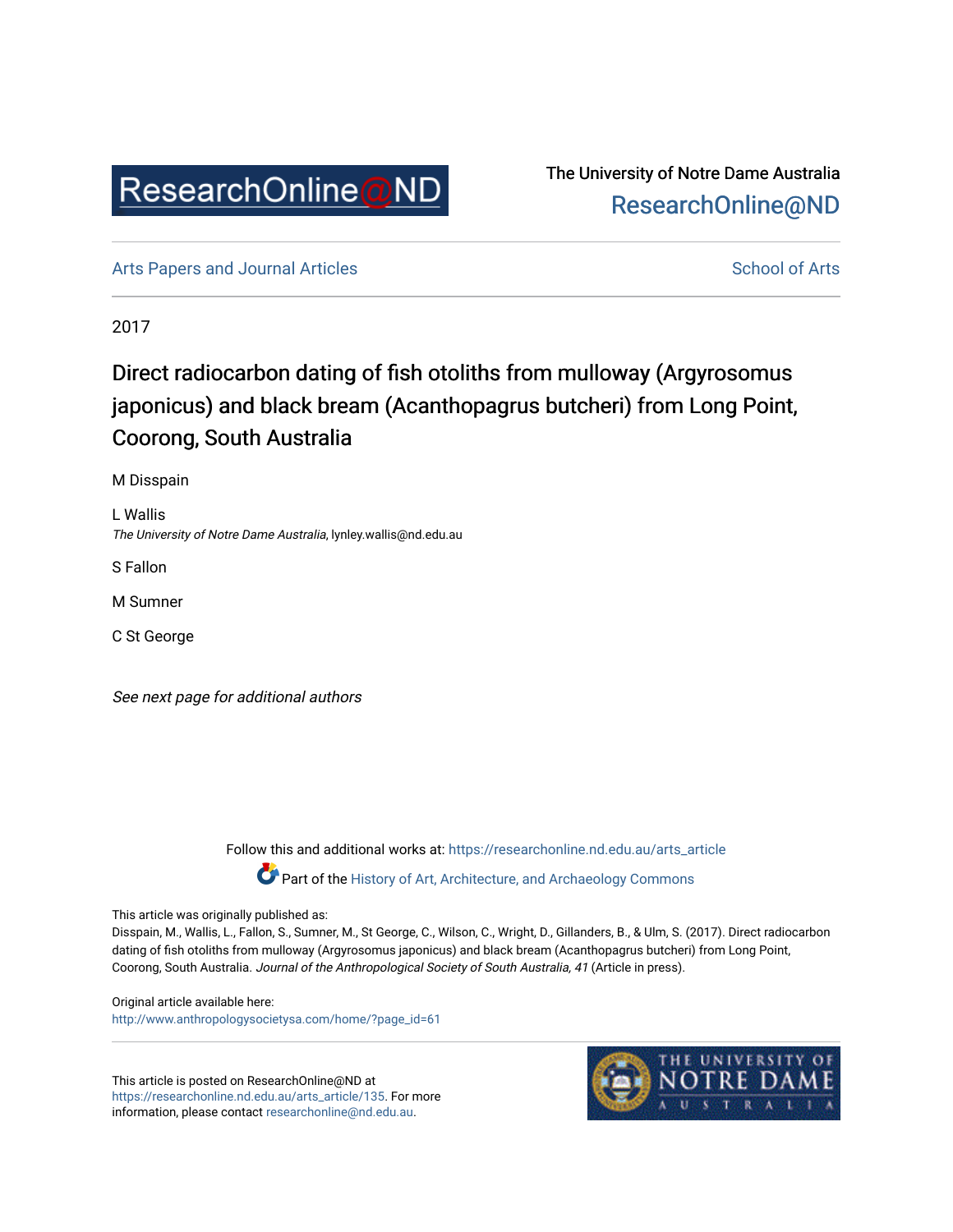## Authors

M Disspain, L Wallis, S Fallon, M Sumner, C St George, C Wilson, D Wright, B Gillanders, and S Ulm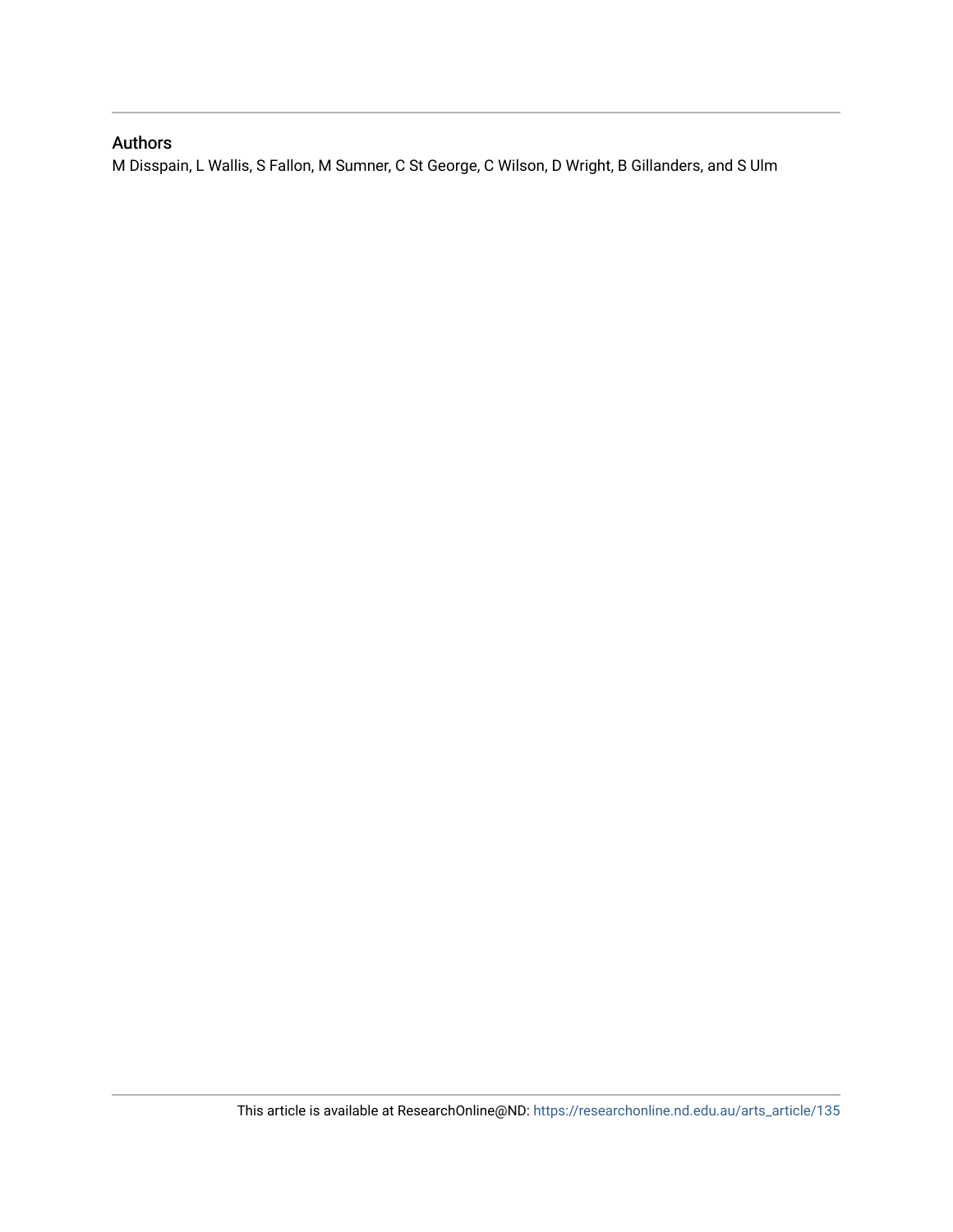This article originally published in the *Journal of the Anthropological Society of South Australia.* [http://www.anthropologysocietysa.com/home/?page\\_id=61](http://www.anthropologysocietysa.com/home/?page_id=61) 

Disspain, M., Wallis, L., Fallon, S., Sumner, M., St George, C., Wilson C., Wright, D., Gillanders, B., and Ulm, S. (2017). Direct radiocarbon dating of fish otoliths from mulloway (Argyrosomus japonicus) and black bream (Acanthopagrus butcheri) from Long Point, Coorong, South Australia. *Journal of the Anthropological Society of South Australia*, *41*, Article in Press.

**Copyright remains with the author[s] 2016. The attached file is reproduced here in accordance with the copyright policy of the publisher. For information about this journal please refer to the journal's website or contact the author[s].**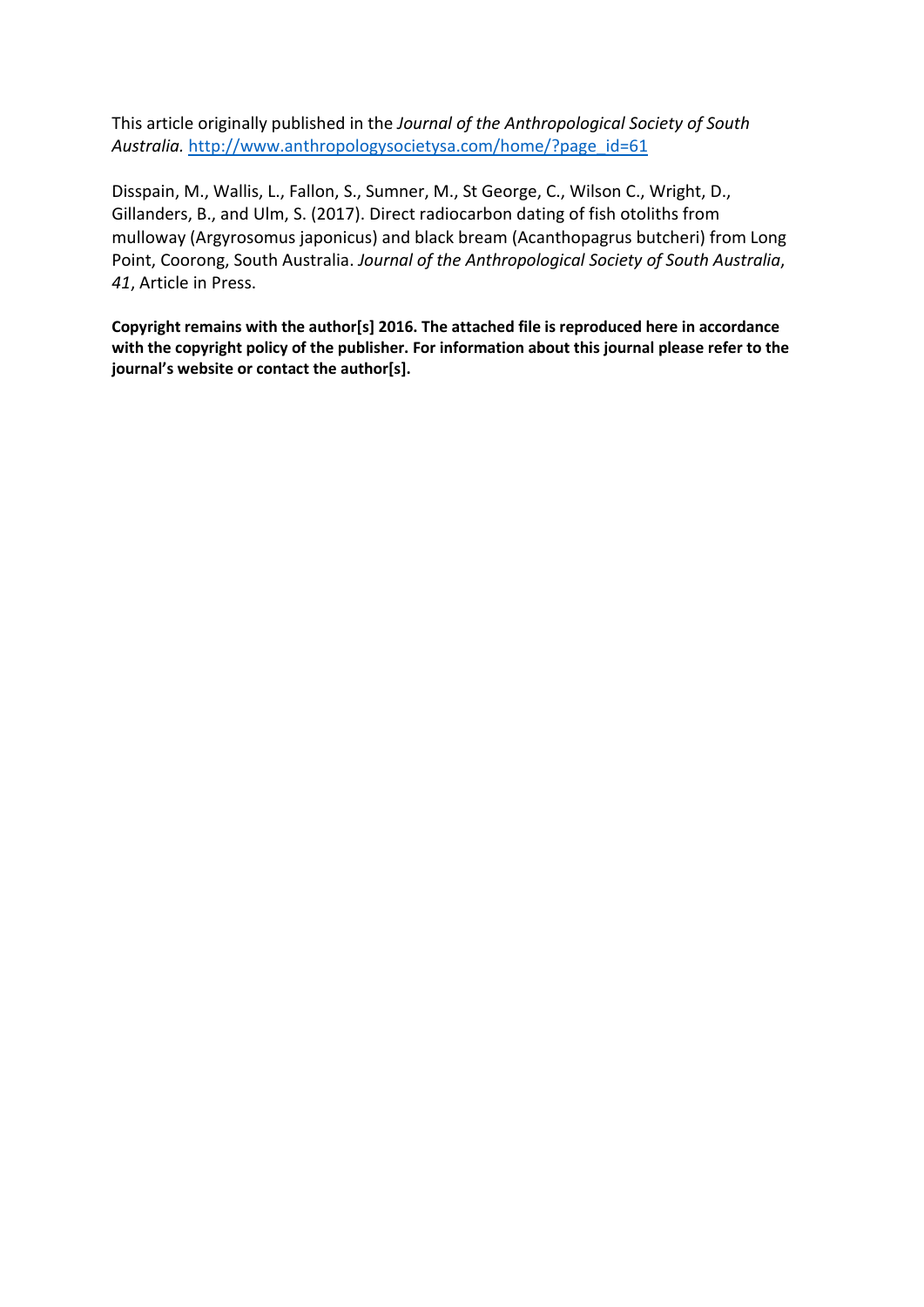# **JOURNAL OF THE ANTHROPOLOGICAL SOCIETY OF SOUTH AUSTRALIA**

Special Edition Aboriginal Relationships with River Country: Archaeological, Anthropological and Indigenous Perspectives on the Murray Darling Basin

VOLUME 41 - DECEMBER 2017

EDITORS Amy Roberts, Mick Morrison, Ian Moffat and Heather Burke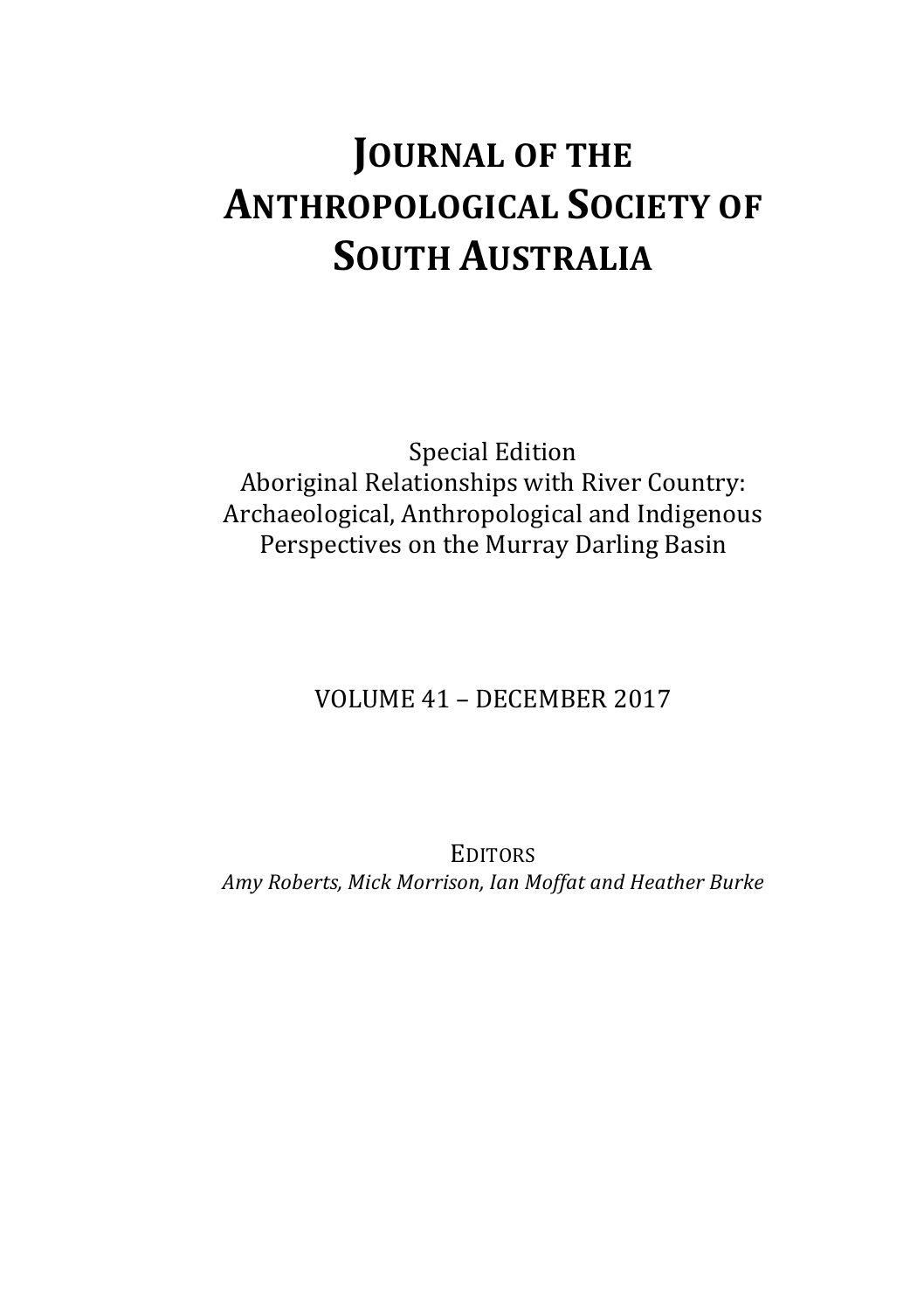#### **JOURNAL OF THE ANTHROPOLOGICAL SOCIETY OF SOUTH AUSTRALIA**

The *Journal of the Anthropological Society of South Australia* is the official publication of the Anthropological Society of South Australia. It is a refereed journal that has been published since  $1963$ . A list of recent peer reviewers can be found on the Society's website http://www.anthropologysocietysa.com. The journal primarily provides a forum for researchers of Indigenous Australian anthropology, archaeology, history and linguistics although broader topics related to all of these disciplines may also be included.

Contributions accepted include: articles (5000-8000 words), short reports (1000-3000 words), obituaries (500-2000 words), thesis abstracts (200-500 words) and book reviews (500-2000 words). Notes to contributors are available through the Society's website.

Should you wish to submit a paper to the journal please direct your enquiries to the secretary of the Anthropological Society of South Australia (current contact details can be found on the Society's website).

The journal is free for current members of the Anthropological Society of South Australia. Subscription application/renewal forms are also available through the Society's website.

#### **ANTHROPOLOGICAL SOCIETY OF SOUTH AUSTRALIA COMMITTEE**

President: Dr Keryn Walshe (South Australian Museum) Secretary: Mr Adrian Mollenmans (Flinders University) Treasurer: Mr Tom Gara (Native Title Section – Crown Solicitor's Office – South Australia) Councillor: Professor Peter Sutton (University of Adelaide/South Australian Museum) Councillor: Dr Alice Gorman (Flinders University) Councillor: Mr Chris Nobbs (Department for Education and Child Development) Councillor: Dr Janelle White (University of South Australia)

### **JOURNAL OF THE ANTHROPOLOGICAL SOCIETY OF SOUTH AUSTRALIA EDITORIAL ADVISORY BOARD**

The Editorial Advisory Board consists of Anthropological Society of South Australia committee members as well as the following specialists: Professor Lester-Irabinna Rigney (University of South Australia) Professor Jane Lydon (University of Western Australia) Professor Robert Layton (Durham University) Professor George Nicholas (Simon Fraser University) Dr Stephen Loring (Smithsonian Institution) Dr Jennifer McKinnon (East Carolina University) Dr Paul Monaghan (University of Adelaide) Dr David Martin (The Australian National University) Dr Natalie Franklin (Flinders University/University of Queensland) Dr Pam McGrath (National Native Title Tribunal) Dr Jillian Garvey (La Trobe University)

The views expressed in this journal are not necessarily those of the Anthropological Society of South Australia or the Editors.

© Anthropological Society of South Australia 2017

ISSN1034-4438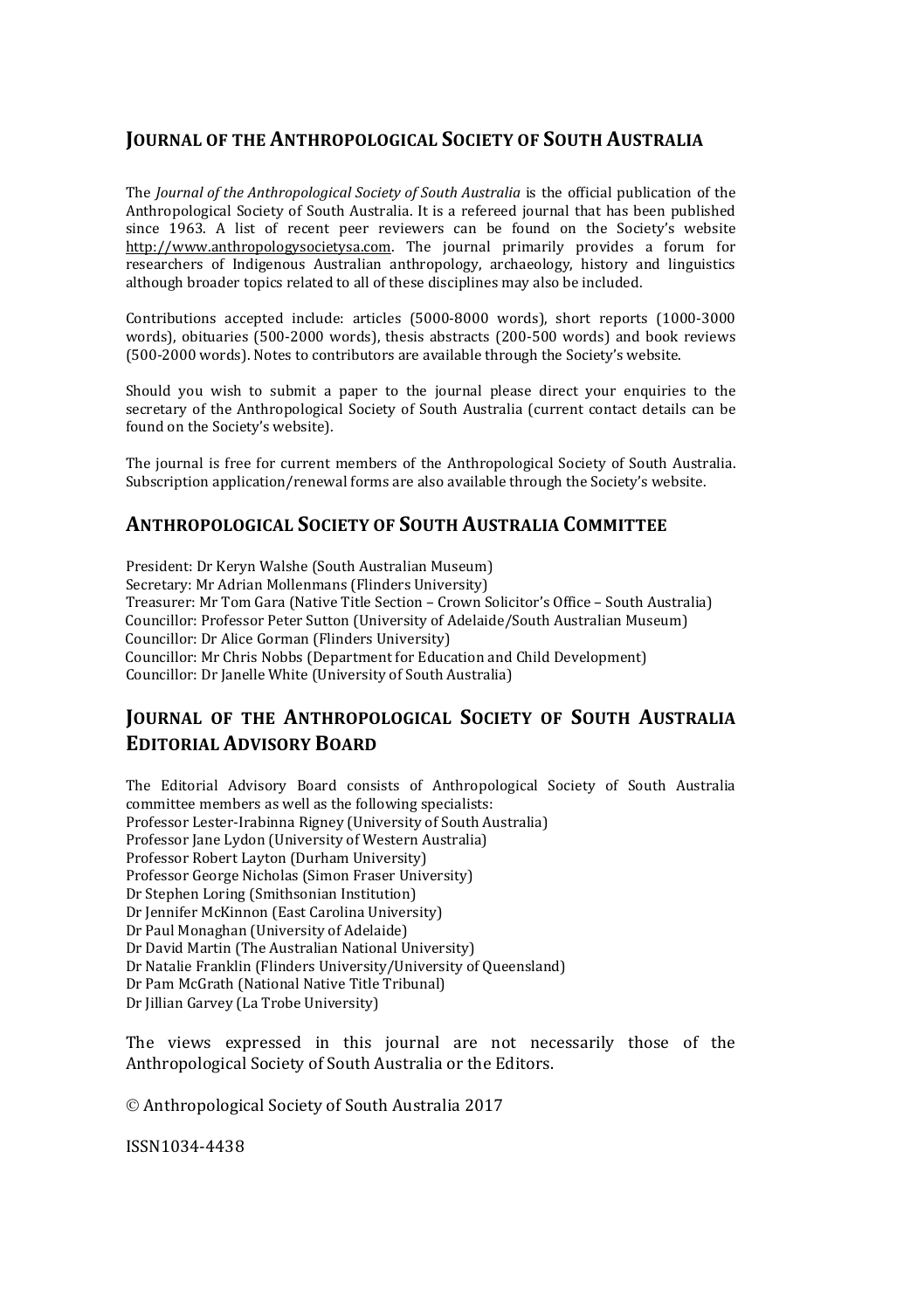## **DIRECT RADIOCARBON DATING OF FISH OTOLITHS FROM MULLOWAY (***ARGYROSOMUS JAPONICUS***) AND BLACK BREAM (***ACANTHOPAGRUS BUTCHERI***) FROM LONG POINT, COORONG, SOUTH AUSTRALIA**

\_\_\_\_\_\_\_\_\_\_\_\_\_\_\_\_\_\_\_\_\_\_\_\_\_\_\_\_\_\_\_\_\_\_\_\_\_\_\_\_\_\_\_\_\_\_\_\_\_\_\_\_\_\_\_\_\_\_\_\_\_\_\_\_\_\_\_\_\_\_\_\_\_\_\_

Morgan C.F. Disspain<sup>1</sup>, Lynley A. Wallis<sup>2,3</sup>, Stewart J. Fallon<sup>4</sup>, Major Sumner<sup>5</sup>, Claire St George<sup>6</sup>, Christopher Wilson<sup>6</sup>, Duncan Wright<sup>7</sup>, Bronwyn M. Gillanders<sup>1</sup> and Sean Ulm<sup>8</sup>

<sup>1</sup> Southern Seas Ecology Laboratories, School of Biological Sciences, University of Adelaide, SA 5005, Australia

<sup>2</sup> Wallis Heritage Consulting, 1B Swan Street, Brighton, SA 5048, Australia <sup>3</sup> Nulungu Research Institute, The University of Notre Dame Australia, PO Box 2287, Broome, WA 6725, Australia

<sup>4</sup> Research School of Earth Sciences, Mills Road, The Australian National University, Canberra, ACT 2601, Australia

<sup>5</sup> Dapung Talkinjeri Aboriginal Corporation, c/- PO Box 126, Meningie, SA 5264, Australia

<sup>6</sup> Department of Archaeology, Flinders University, GPO Box 2100, Adelaide, SA 5001

<sup>7</sup> College of Arts and Social Sciences, The Australian National University, Acton, ACT 0200, Australia

<sup>8</sup> College of Arts, Society and Education, James Cook University, PO Box 6811, Cairns, QLD 4870, Australia

## **Abstract**

Accelerator Mass Spectrometry (AMS) radiocarbon dates (n=20) determined on fish otoliths from mulloway (Argyrosomus japonicus) and black bream (*Acanthopagrus butcheri*) are reported from five sites at Long Point, Coorong, South Australia. The dates range from 2938-2529 to 326-1 cal. BP, extending the known period of occupation of Long Point. Previous dating at the sites indicated intensive occupation of the area from 2455-2134 cal. BP. Results provide a detailed local chronology for the region, contributing to a more comprehensive understanding of Aboriginal use of Ngarrindjeri lands and waters. This study validates the use of fish otoliths for radiocarbon dating and reveals how dating different materials can result in different midden chronologies.

\_\_\_\_\_\_\_\_\_\_\_\_\_\_\_\_\_\_\_\_\_\_\_\_\_\_\_\_\_\_\_\_\_\_\_\_\_\_\_\_\_\_\_\_\_\_\_\_\_\_\_\_\_\_\_\_\_\_\_\_\_\_\_\_\_\_\_\_\_\_\_\_\_\_\_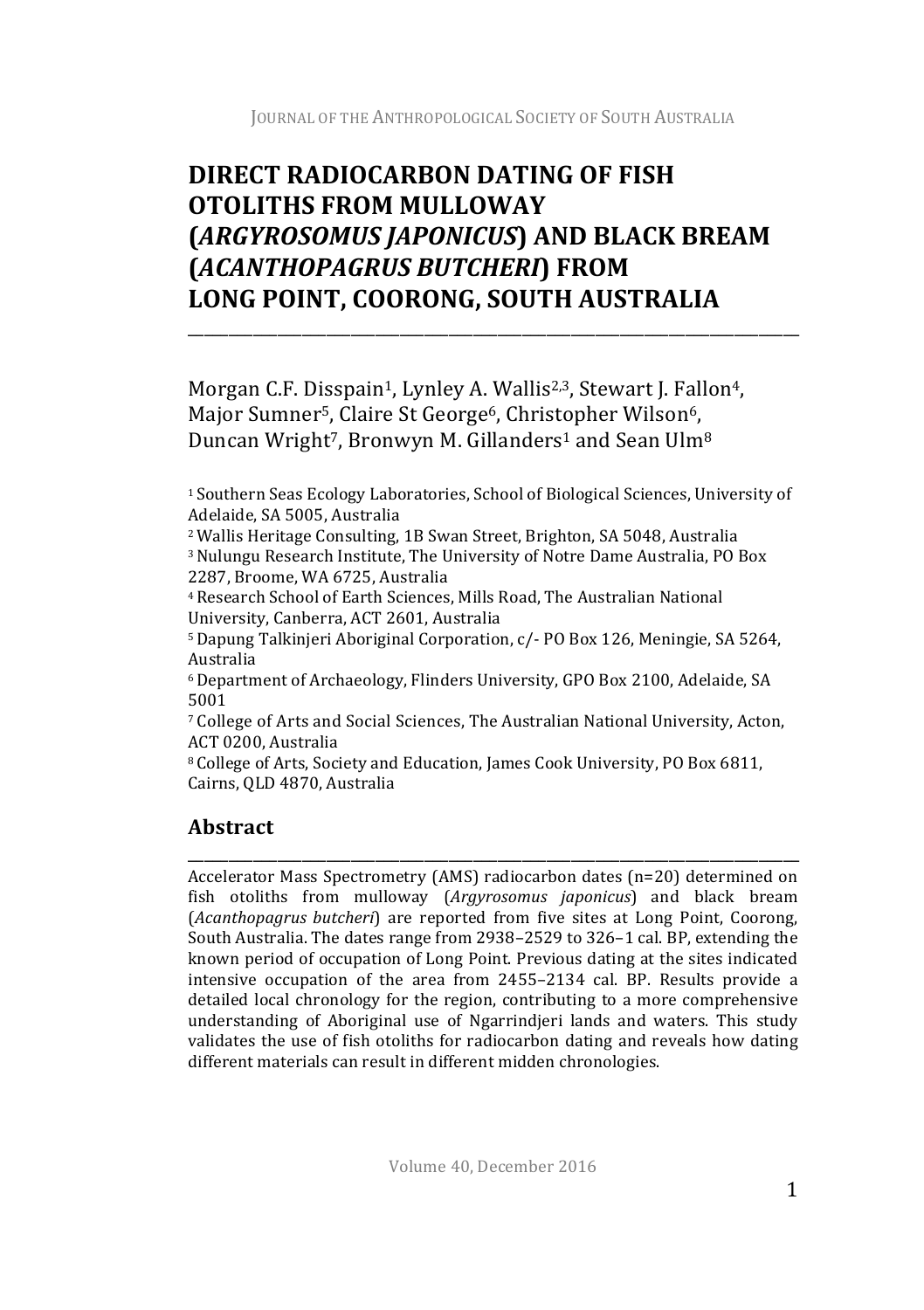## **Introduction**

\_\_\_\_\_\_\_\_\_\_\_\_\_\_\_\_\_\_\_\_\_\_\_\_\_\_\_\_\_\_\_\_\_\_\_\_\_\_\_\_\_\_\_\_\_\_\_\_\_\_\_\_\_\_\_\_\_\_\_\_\_\_\_\_\_\_\_\_\_\_\_\_\_\_\_ The Coorong is a shallow saline lagoon,  $>100$  km in length, at the terminus of the largest river in Australia, the Murray. This water body is separated from the Southern Ocean by a narrow strip of sand dunes and with Lakes Alexandrina and Albert located at its northern extremity (Figure 1). In its natural state, prior to European alteration and the construction of barrages, the Coorong estuary comprised fresh, brackish and saline environments influenced by both marine and freshwater (river) inflow. Increased human regulation of the Murray has resulted in significantly increased salinity ranges, with hypersaline conditions existing in some areas of the Coorong (Jones et al. 2002; Scheltinga et al. 2006). Together, the Coorong and Lower Lakes support 78 species of fish, including mulloway, *Argyrosomus japonicus,* and black bream, *Acanthopagrus butcheri* (Geddes 2000).

*A. japonicus* is a large predatory teleost fish belonging to the Sciaenid family. It is a fast growing, relatively long-lived species, attaining a maximum age of 41 years and size of  $\sim$ 1800 mm (Ferguson et al. 2014; Scott et al. 1974). Juveniles inhabit estuarine environments, and adults typically aggregate around estuary mouths during the summer months, attracted by freshwater outflows and an abundance of food (Ferguson et al. 2014). *A. butcheri*, a member of the Sparidae family, is common in river mouths and estuaries where it prefers overhanging banks, snags and dead trees on the bottom of low salinity pools (Norriss et al. 2002). It is a slow growing, relatively long-lived species, reaching a maximum age of  $29$  years and length of 400 mm (Cashmore et al. 2000).

For thousands of years the area of the Lower Lakes and Coorong in South Australia (SA) has comprised the traditional *ruwe* (Country) of the Ngarrindjeri people (Ngarrindjeri Tendi et al. 2007). At the time of European invasion, 1836, it is reputed to have been among the most densely populated areas in Australia owing to the richness of natural resources (Jenkin 1979; Taplin 1879). Archaeological research in the area has documented hundreds of middens, testament to thousands of years of Ngarrindjeri resource use and occupation in the region (Luebbers 1978, 1981, 1982; St George 2009; St George et al.  $2013$ : Wallis 2007a, 2007b: Wallis and Disspain 2008; Wilson et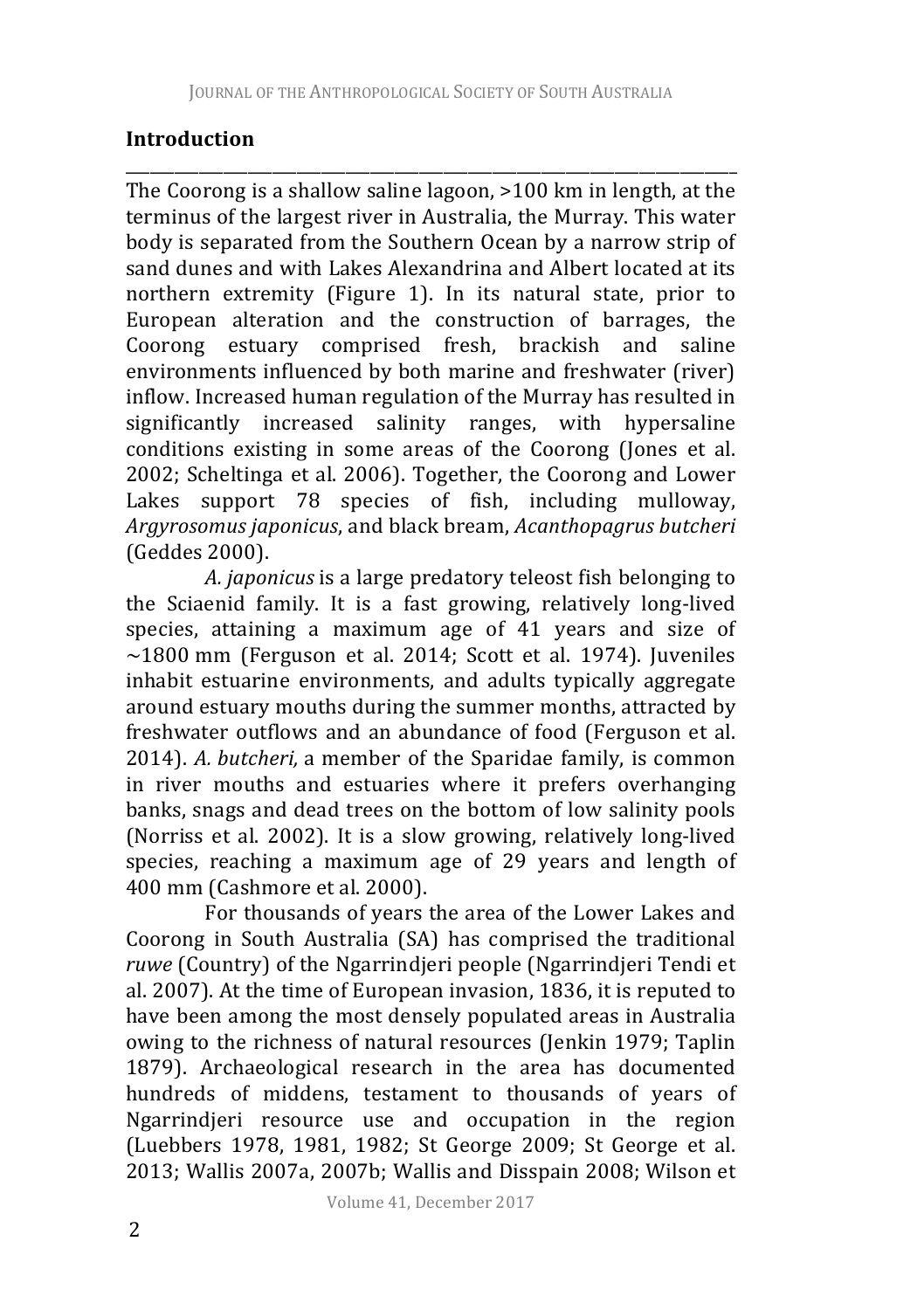al. 2012). Luebbers (1978, 1981, 1982) suggested that the Coorong experienced an intensive settlement phase from 2000 BP–AD 1840s. St George et al. (2013) supported this proposed chronological framework with 29 radiocarbon dates (charcoal and shell) from sites at Long Point, which suggested continued use from 2500 cal. BP to the recent past.

Temporal shifts in fish populations in the Lower Lakes and Coorong are expected to provide important information about fluctuating Aboriginal subsistence with archaeological otoliths a useful environmental proxy (Disspain et al. 2016; Scartascini et al. 2016). However, these studies were originally temporally constrained by the use of dates on associated materials (shell and charcoal) from the same sites (Disspain et al. 2011, 2012). Despite a strong preference for using shell or charcoal samples for radiocarbon dating in archaeology, fish otoliths have been successfully dated in numerous studies (e.g., Favier Dubois and Scartascini 2012: Hufthammer et al. 2010: Scartascini and Volpedo 2013). Here we present the results of direct radiocarbon dating of Long Point otoliths, and compare them with charcoal and shell dates reported by St George et al. (2013).

## **Methods**

\_\_\_\_\_\_\_\_\_\_\_\_\_\_\_\_\_\_\_\_\_\_\_\_\_\_\_\_\_\_\_\_\_\_\_\_\_\_\_\_\_\_\_\_\_\_\_\_\_\_\_\_\_\_\_\_\_\_\_\_\_\_\_\_\_\_\_\_\_\_\_\_\_\_\_ In 2008 four middens in the Long Point area of the northern Coorong were excavated: LP4, LP9, LP11 and LP16 (Figure 1) (see St George 2009; St George et al. 2013; Wallis and Disspain 2008, for details). Additional surface material was collected from a deflated cultural lens in a sand dune blowout (LP8). All four middens were excavated to culturally sterile sediment using arbitrary 5 cm spits (unless otherwise dictated by a stratigraphic change). The excavated materials from each spit were weighed and passed through 7 mm and 3 mm nested sieves, with the retained sieve residues examined to recover cultural materials.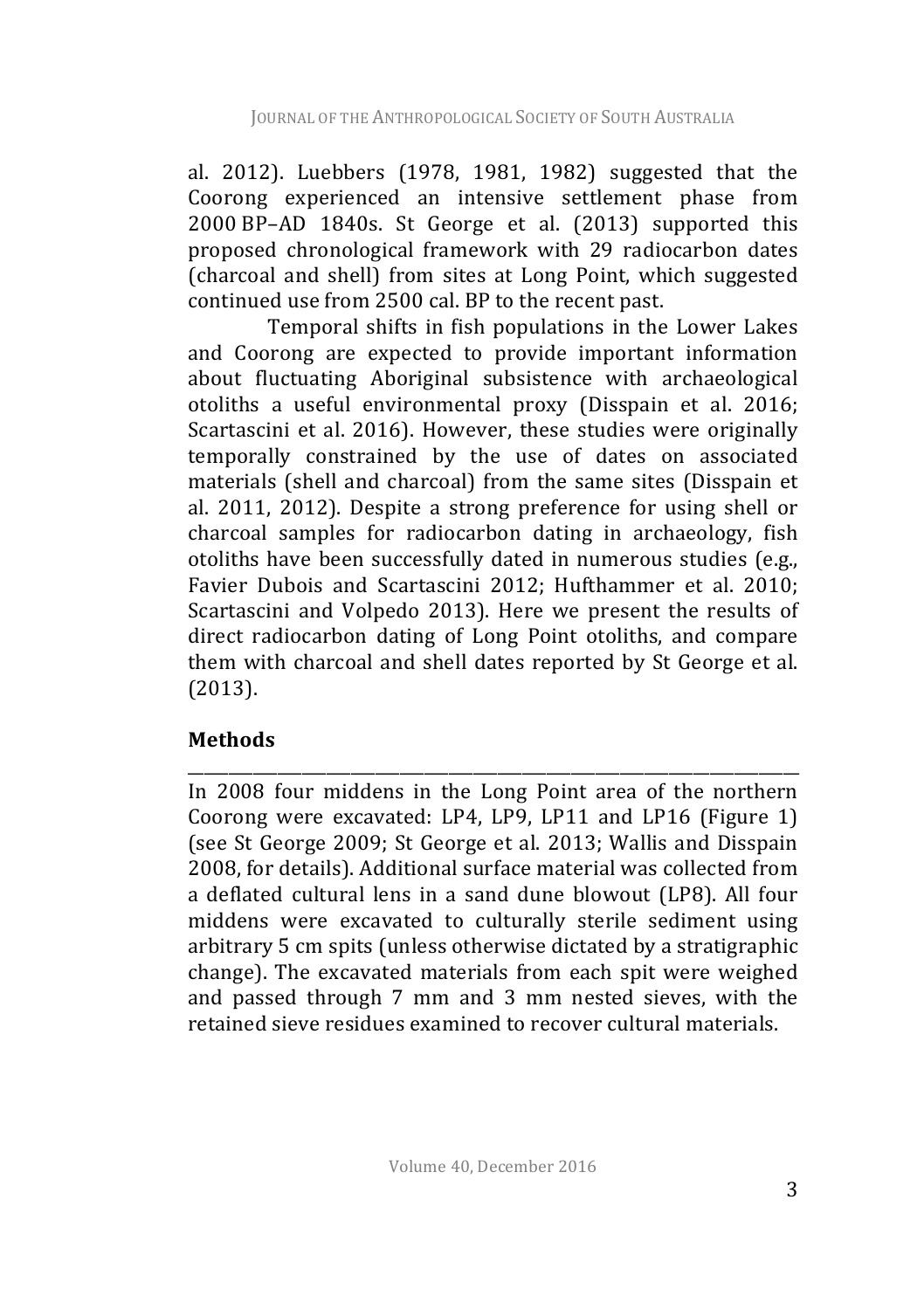A total of 23 otoliths from *A. japonicus* and *A. butcheri* were recovered from the aforementioned five sites. Of these, 20 were selected for radiocarbon dating; two samples (otoliths LP09 and LP19) were not dated because they were small fragments that could not be identified to species (Disspain et al. 2011), while one sample (otolith LP23) was identified within the assemblage after the radiocarbon dating samples were sent to the laboratory.

Approximately 10 mg of material was removed from the margin of each otolith with a Dremel® rotary tool and stored in a clean glass vial. At the Australian National University Radiocarbon Dating Laboratory, samples were ground to a powder, transferred to evacuated (<10<sup>-3</sup>Torr) Vacutainer<sup>®</sup> tubes and acidified with phosphoric acid (0.5 ml, 85%, 80°C) until the reaction was complete. The  $CO<sub>2</sub>$  generated was collected and purified cryogenically before reaction with  $H_2$  over an iron catalyst at  $570^{\circ}$ C. Water was removed during the reaction by  $Mg$  (ClO<sub>4</sub>)<sub>2</sub>. The graphite was pressed into a target and analysed for  $14C$  using a Single Stage Accelerator Mass Spectrometer (Fallon et al. 2010). Radiocarbon values were calibrated using the CALIB  $(v7.0.2)$  program (Stuiver and Reimer 1993), using the Marine13 calibration dataset (Reimer et al. 2013) with a  $\Delta$ R value of  $61\pm104$  as calculated for the nearby Gulf St Vincent (Ulm 2006). Although it has been shown that the life histories of the fish include periods of fresh, marine and mixed environment habitation (Disspain et al. 2011),  $\delta^{13}$ C values (Table I) average  $-2.0$  (range  $-5.9-1.9$ ), close to the value of marine water of  $0.0\pm 2$  reported by Stuiver and Polach (1977). If there was more freshwater influence, the reservoir age would probably be less, meaning that the calibrated ages here are probably a minimum age. Calibrated age ranges are reported at two-sigma.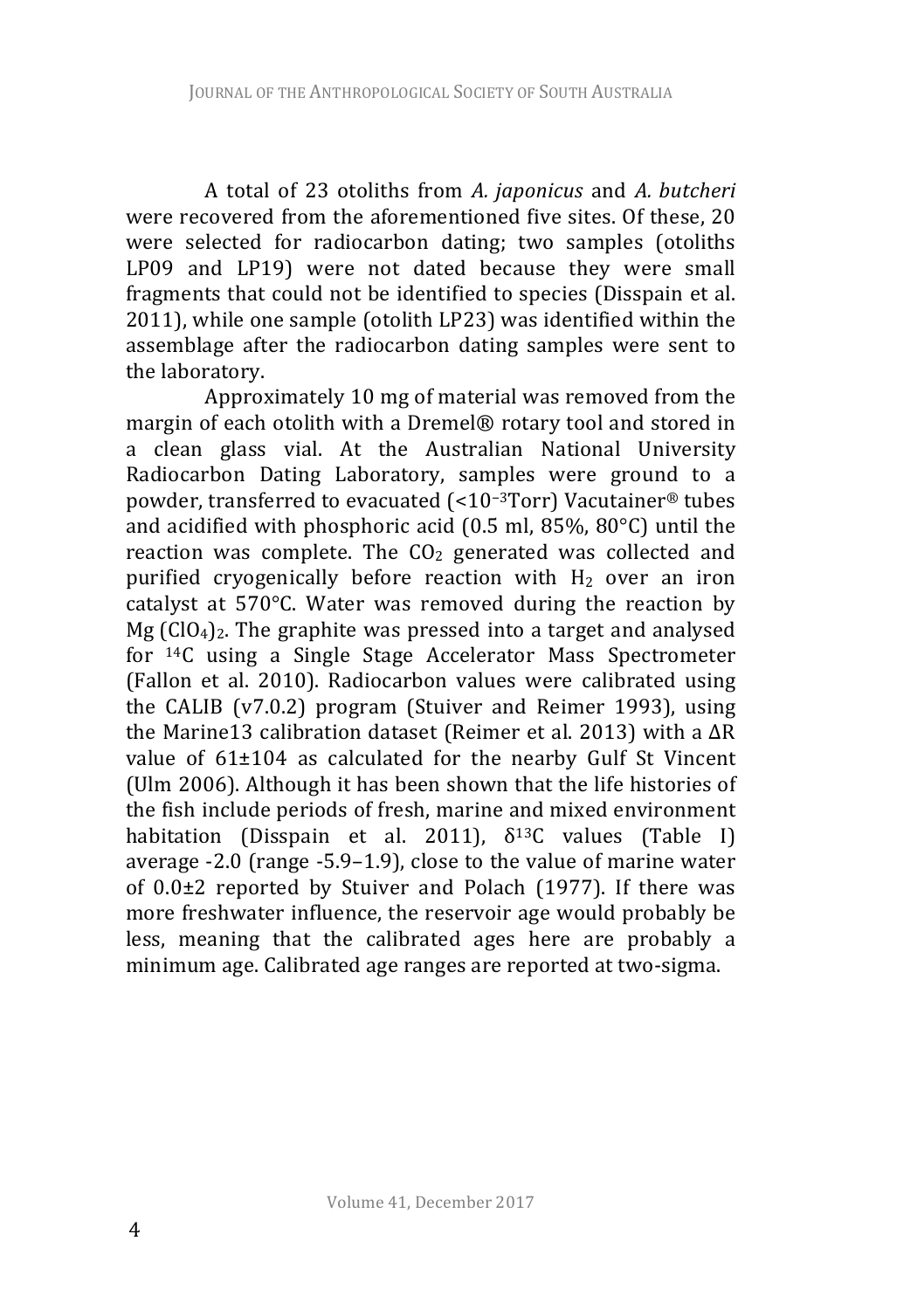

JOURNAL OF THE ANTHROPOLOGICAL SOCIETY OF SOUTH AUSTRALIA

Figure 1 Map of Long Point study area showing the location and general extent of recorded sites.

Volume 40, December 2016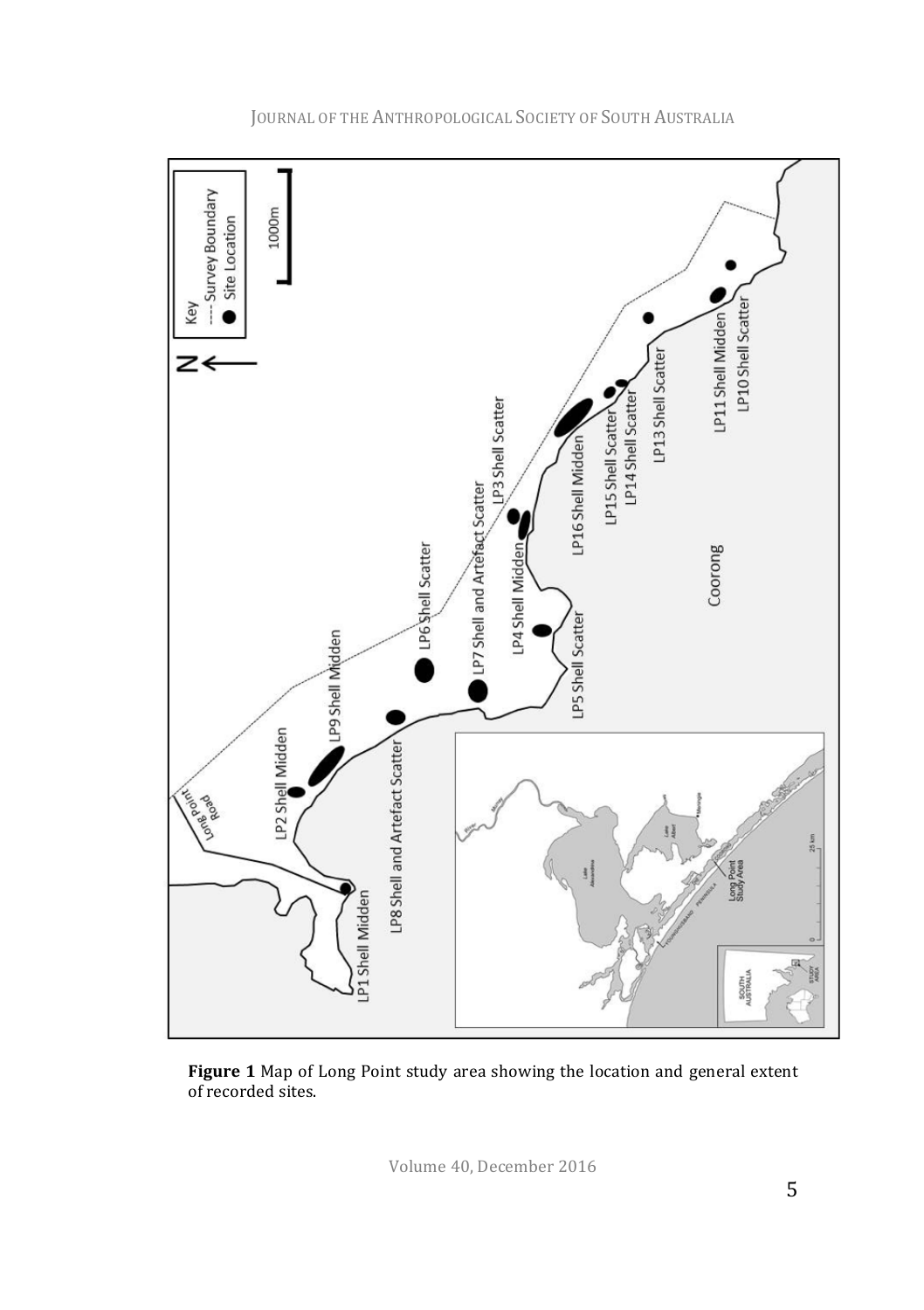\_\_\_\_\_\_\_\_\_\_\_\_\_\_\_\_\_\_\_\_\_\_\_\_\_\_\_\_\_\_\_\_\_\_\_\_\_\_\_\_\_\_\_\_\_\_\_\_\_\_\_\_\_\_\_\_\_\_\_\_\_\_\_\_\_\_\_\_\_\_\_\_\_\_\_

#### **Results**

The radiocarbon dates obtained from the fish otoliths from Long Point range from  $2938-2529$  to  $326-1$  cal. BP (Table I). Two distinct clusters of dates are evident, one from ca 500 cal. BP to the present, and another centred around 2000 cal. BP (Figure 2). From site LP4, only one otolith (otolith LP01) was recovered; this originated from approximately 16–20 cm below the surface. and was dated to 523-280 cal. BP. Eleven otoliths from site LP9 were dated, with a maximum age of 2295-1917 cal. BP (otolith LP02), and a minimum of 401-47 cal. BP (otolith LP10). From site LP16, two otoliths (otoliths LP16 and LP17) were recovered from the same spit  $(21-25 \text{ cm} \text{ below} \text{ surface})$ , and dated to  $566-$ 291 cal. BP and 601-314 cal. BP, respectively. Dating of the otoliths recovered from site LP11 showed it to have the longest span of occupation, from 2938-2529 (otolith LP20) to 326-1 cal. BP (otolith LP18). The two otoliths from the LP8 surface scatter site both returned similar dates, 468-134 cal. BP (otolith LP14) and  $442-70$  cal. BP (otolith LP15).

The majority of otolith dates are within ca 300 years of the original associated charcoal and shell dates from the same provenance (Table I, Figure 2). Considering the complexity of shell midden taphonomy and the small size of otoliths and charcoal fragments this consistency is surprising. Two anomalies/inversions were observed. Otolith LP11 from site LP9, Square AD, Spit 1, was directly dated to 1864-1515 cal. BP, while the associated charcoal date from the same provenance was dated as modern (St George et al. 2013). A charcoal sample from Spit 4 (20 cm below surface) of the same test pit was dated to 1816–1569 cal BP (S-ANU6620) (St George et al. 2013). This is possibly due to site disturbance or reworking of the top 20 cm of sediment. The other inverted date was that of otolith LP20  $(2938-2529 \text{ cal. BP})$ , from the LP11 test pit  $(Square B, Spit 2)$ . This sample was stratigraphically positioned above a shell sample (site LP11, Square B, Spit 3), which was associated with the lowest cultural material from the test pit and dated to 930-671 cal. BP (S-ANU6632) (St George et al. 2013). This anomaly may be the result of bioturbation, where the shell or otolith may have moved within the site matrix.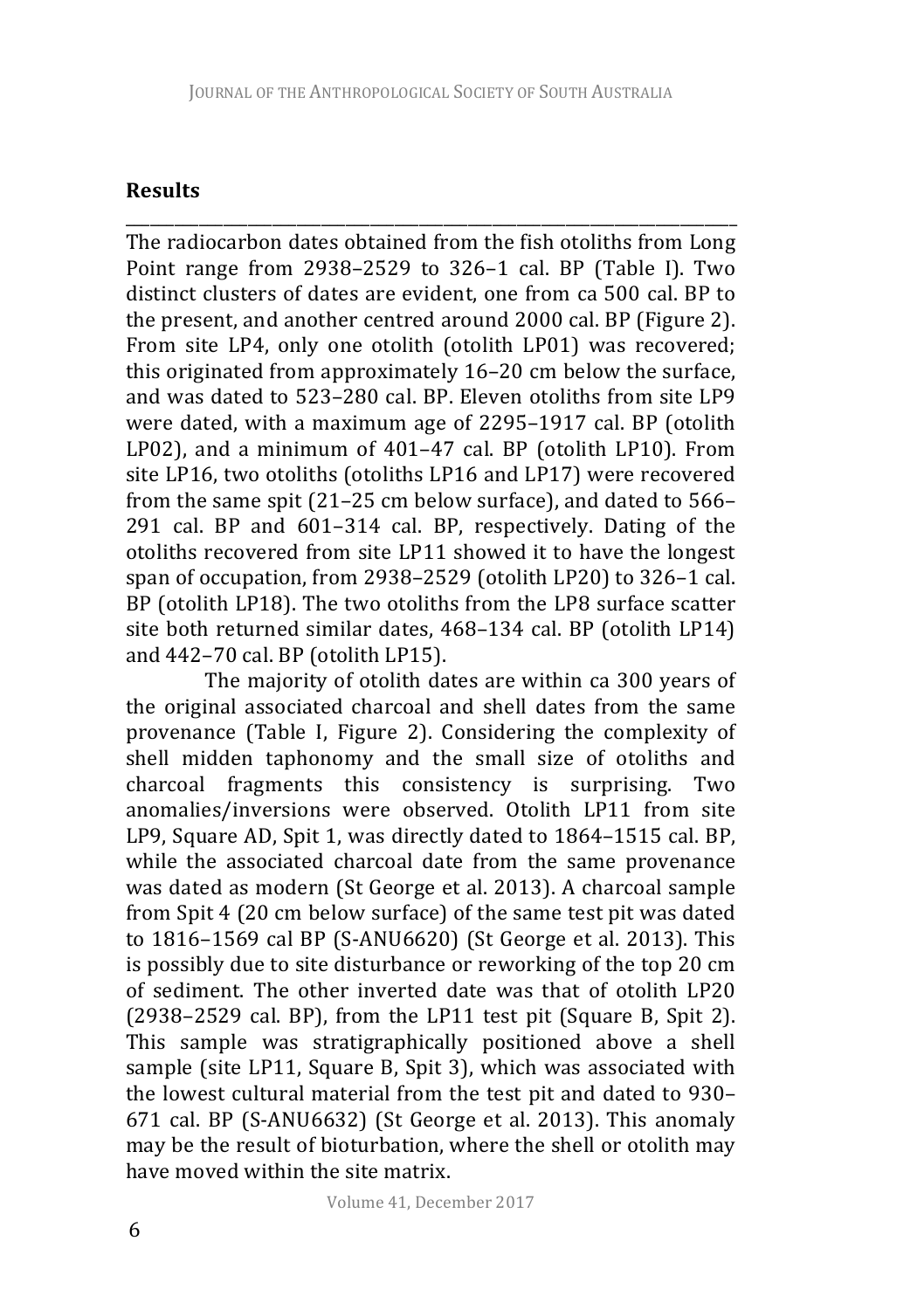**Table 1** Radiocarbon ages for fish otoliths from Long Point based on direct dating of otoliths and dating of charcoal or shell material (St<br>George et al. 2013). \*Indicates no radiocarbon determination was available from t based on the nearest available ages.

| OTOLITHS         |             |                 |                         |                |             |              |                |               |             | CHARCOAL/SHELL                |          |                  |
|------------------|-------------|-----------------|-------------------------|----------------|-------------|--------------|----------------|---------------|-------------|-------------------------------|----------|------------------|
| Otolith Code     | Lab Number  | Site            | S,                      | s.             | D.B.S. (cm) | Species      | 813C           | 14C Age (BP)  | (cal. BP)   | Lab Number                    | Material | (cal. BP)        |
| LP01             | S-ANU-16706 | LP4             | AK14                    | 4              | $16 - 20$   | A. japonicus | $3.9 + 0.6$    | 845±30        | 523-280     | S-ANU-6614                    | Charcoal | 321-modern       |
| LP <sub>02</sub> | S-ANU-16707 | LP9             | $\geq$                  | $\sim$         | $6 - 10$    | A. japonicus | $-1.0 + 0.4$   | 2510±30       | 2295-1917   | S-ANU-6617                    | Charcoal | $<$ 1951-2306*   |
| LP <sub>03</sub> | S-ANU-16709 | LP9             | $\rightarrow$           | 2              | $6 - 10$    | A. japonicus | $1.2 + 0.4$    | 2140±30       | 1848-1486   | S-ANU-6617                    | Charcoal | $<$ 1951-2306*   |
| LP04             | S-ANU-16710 | LP9             | ×                       | S              | $21 - 25$   | A. japonicus | $1.9 + 1.0$    | $2155 \pm 35$ | 1864-1501   | S-ANU-6617                    | Charcoal | 2306-1951        |
| LP05             | S-ANU-16711 | LP9             | $\blacktriangleright$   | S              | $21 - 25$   | A. japonicus | $-5.4 \pm 0.9$ | 2310±35       | 2171-2161   | S-ANU-6617                    | Charcoal | 2306-1951        |
| LP06             | S-ANU-16712 | <b>P9</b>       | 5                       | ÷              | $16 - 20$   | A. japonicus | $4.9 \pm 0.4$  | $2395 + 30$   | 2146-1768   | S-ANU-6620                    | Charcoal | 1816-1569        |
| LP07             | S-ANU-16713 | LP9             | ę                       | 4              | $16 - 20$   | A. japonicus | $-2.7 \pm 0.4$ | $2125 + 30$   | 1829-1456   | S-ANU-6620                    | Charcoal | 1816-1569        |
| LP08             | S-ANU-16714 | LP9             | £                       | S              | $21 - 25$   | A. japonicus | $-1.1 \pm 0.5$ | 2490±30       | 2283-1894   | S-ANU-6620 and S-<br>ANU-6621 | Charcoal | $1569 - 2121*$   |
| LP10             | S-ANU-16716 | LP9             | ę                       | $\overline{a}$ | $\sqrt{0}$  | A. butcheri  | $-0.8 + 0.4$   | 655±30        | 401-47      | S-ANU-6619                    | Charcoal | Modern           |
| LP11             | S-ANU-16716 | LP9             | £                       | $\overline{ }$ | $0 - 5$     | A. japonicus | $-0.8 + 0.5$   | $2165 + 30$   | 1864-1515   | S-ANU-6619                    | Charcoal | Modern           |
| LP12             | S-ANU-16718 | LP9             | AY12                    | 12             | $56 - 60$   | A. japonicus | $-0.7 + 0.4$   | $2400 + 30$   | 2151-1772   | S-ANU-6623 and S-<br>ANU-6625 | Charcoal | $1822 -$ modern* |
| LP13             | S-ANU-16719 | LP9             | AY12                    | $\Xi$          | $51 - 55$   | A. butcheri  | $-5.9 \pm 0.4$ | $2325 + 30$   | 2067-1687   | S-ANU-6623 and S-<br>ANU-6625 | Charcoal | $1822$ -modern*  |
| LP14             | S-ANU-16720 | LP <sub>8</sub> | $\Xi$                   | Ξ              | Surface     | A. japonicus | $0.9 + 0.5$    | 730±30        | 468-134     | Wk-21217                      | Shell    | 276-modern       |
| LP15             | S-ANU-16721 | Bd <sup>1</sup> | 冨                       | M2             | Surface     | A. japonicus | $-2.1 \pm 0.3$ | 690±30        | $442 - 70$  | Wk21217                       | Shell    | 276-modern       |
| LP16             | S-ANU-16723 | LP16            | $\overline{a}$          | LO.            | $21 - 25$   | A. japonicus | $-5.0 + 0.6$   | 890±30        | 566-291     | S-ANU-6627                    | Charcoal | 491-298          |
| LP17             | S-ANU-16724 | LP16            | $\mathbf{L} \mathbf{8}$ | LO.            | $21 - 25$   | A. japonicus | $-0.6 + 0.4$   | $910 + 30$    | $601 - 314$ | S-ANU-6627                    | Charcoal | 491-298          |
| LPI8             | S-ANU-16725 | LPI1            | ¢                       | 4              | $16 - 20$   | A. japonicus | $-1.0 + 0.5$   | $620 + 30$    | $326 - 1$   | S-ANU-6629                    | Charcoal | 490-318          |
| LP20             | S-ANU-16726 | LP11            | $\mathbf{m}$            | $\sim$         | $6 - 10$    | A. japonicus | $-1.8 + 0.5$   | 3035±35       | 2938-2529   | S-ANU-6632                    | Shell    | $-930 - 671*$    |
| LP21             | S-ANU-16727 | LPI1            | $\approx$               | $\sim$         | $6 - 10$    | A. japonicus | $-4.5 \pm 0.6$ | $1620 + 35$   | 1265-951    | S-ANU-6632                    | Shell    | $-671*$          |
| LP22             | S-ANU-16729 | $\mathsf{LPI1}$ | $\circ$                 | S              | $21 - 25$   | A. japonicus | $-2.3 \pm 1.1$ | $725 + 35$    | 471-124     | S-ANU-6633                    | Charcoal | 499-322          |

Volume 40, December 2016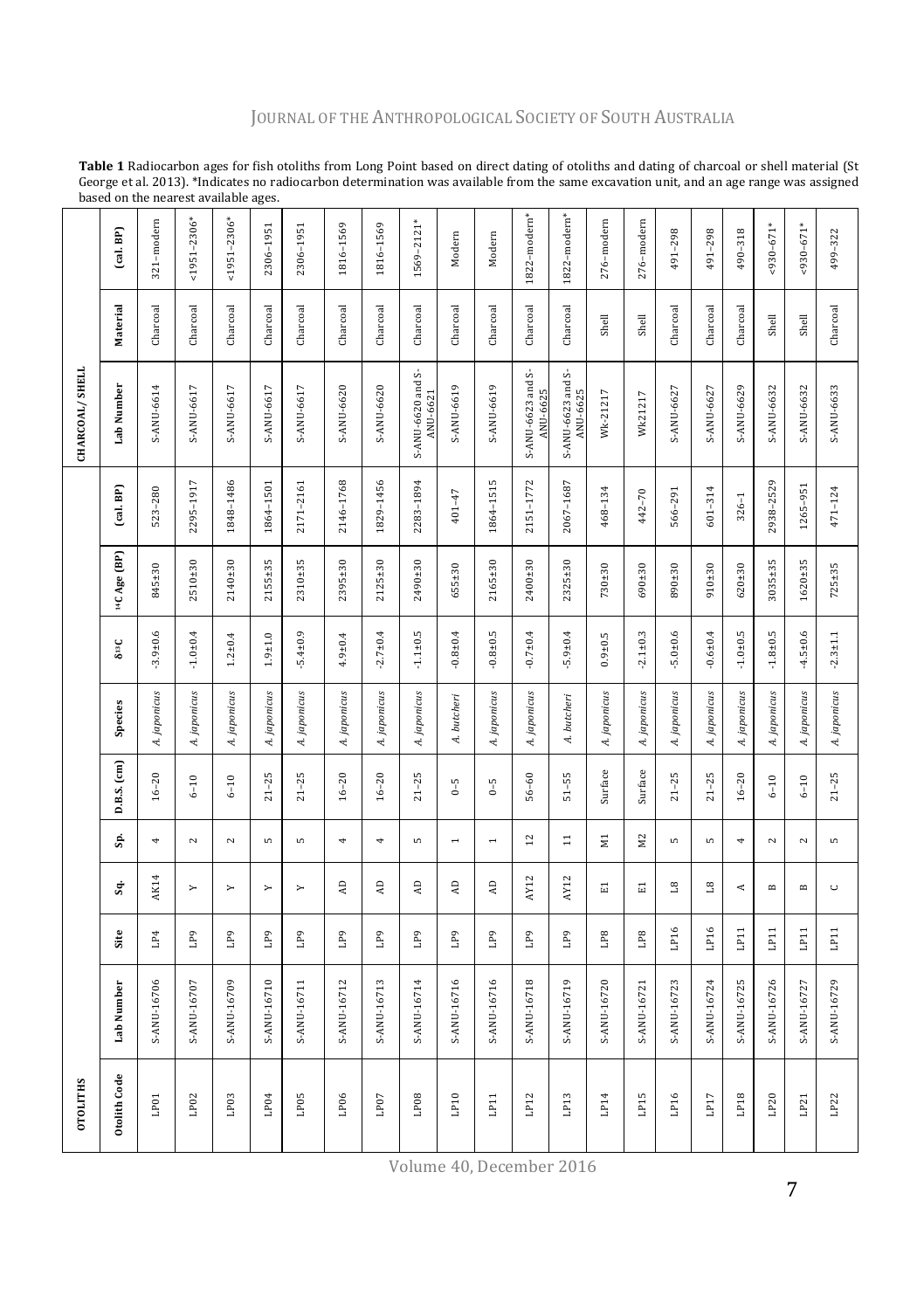

**Figure 2** Direct otolith dates compared with associated charcoal or shell dates (St George et al. 2013) from Long Point. \*Indicates no radiocarbon determination was available from the same excavation unit, and an age range was assigned based on the nearest available ages. Note that otoliths LP09 and LP19 were not dated.

\_\_\_\_\_\_\_\_\_\_\_\_\_\_\_\_\_\_\_\_\_\_\_\_\_\_\_\_\_\_\_\_\_\_\_\_\_\_\_\_\_\_\_\_\_\_\_\_\_\_\_\_\_\_\_\_\_\_\_\_\_\_\_\_\_\_\_\_\_\_\_\_\_\_\_

#### **Discussion**

Based on the new radiocarbon chronology established from the Long Point otoliths, occupation at the sites, while still confined to the late Holocene, may extend several hundred years earlier than was indicated by shell and charcoal dates (St George et al. 2013). Unfortunately, no otolith samples were excavated from the same provenance as the oldest associated material date (LP9/Y/10 2455–2134 cal. BP ANU6618 2340±55 BP; St George et al. 2013) to provide a direct comparison between materials in that excavation unit. All previous dates fell after the range of these values, while in this study, one otolith—otolith  $LP20$ from site LP11 was dated to 2938-2529 cal. BP. Conservatively, at two-sigma, this otolith is between 74 and 804 years older than the oldest charcoal/shell date; this value is broad owing to the lack of a local marine reservoir correction value. The regional value used had wide error margins, resulting in a broad

Volume 41, December 2017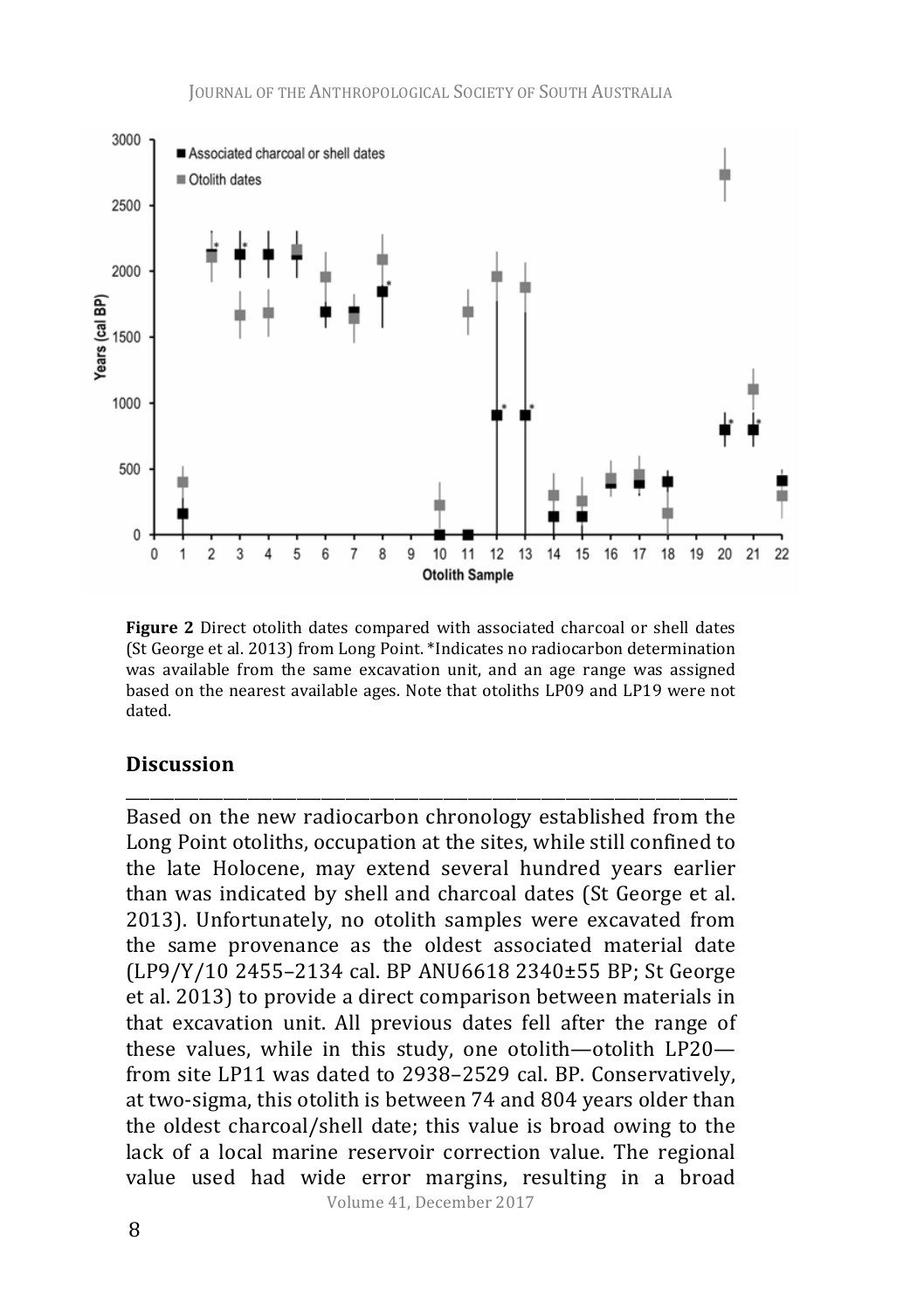calibrated age-range. Mulloway can live in a wide range of salinities: subsequently, if a fish had inhabited a freshwater environment for the majority of its life, the reservoir correction value would differ from that of a fish that had inhabited a predominantly marine environment. As such, these dates could be more precisely defined through the use of trace elemental analysis to investigate the ambient salinity experienced by each individual fish throughout its life. One outlying date may not provide sufficient evidence to confidently extend the antiquity of the site. Considering that another otolith (otolith LP21) from the same spit was dated to  $1265-951$  cal. BP, taphonomic site processes may contribute to this inconsistency, and further dating of samples from this square could help to confirm this finding. Should this otolith be a remnant of anthropogenic activities, as opposed to non-anthropogenic activities (such as mass fish death or deposition by a prey species), its presence in the site could indicate that this location was occupied during the initial coastal settlement phase  $(4500-2000$  BP) of the suggested phases of occupation in the region (Luebbers 1978, 1981, 1982).

The pattern of date clusters, one at <500 cal. BP and another ca 2000 cal. BP, differs from the pattern evident in the charcoal and shell dates as presented in Figure 3 (St George et al. 2013), which spread fairly consistently over the period of occupation. These clusters could be artefacts of taphonomic site processes and preservation, or an indication of processing methods whereby fish were processed and discarded away from the midden sites from  $500$  cal. BP to  $1500$  cal. BP. Fish bone in general was recovered from the Long Point sites in relatively small quantities, especially when compared with shellfish, which has been attributed to the deliberate targeting of shellfish at this particular location (St George 2009). This is despite numerous ethnographic sources asserting that Ngarrindjeri diets traditionally consisted mainly of fish (Beveridge 1882; Hawdon 1952; Krefft 1865; Sturt 1982), a view reiterated today by community members (Ngarrindjeri Tendi et al. 2007). As such, it is possible that these clusters of dates reflect times when there was a more focused effort on fishing at these sites, but without a larger sample size, the exact cause cannot be determined.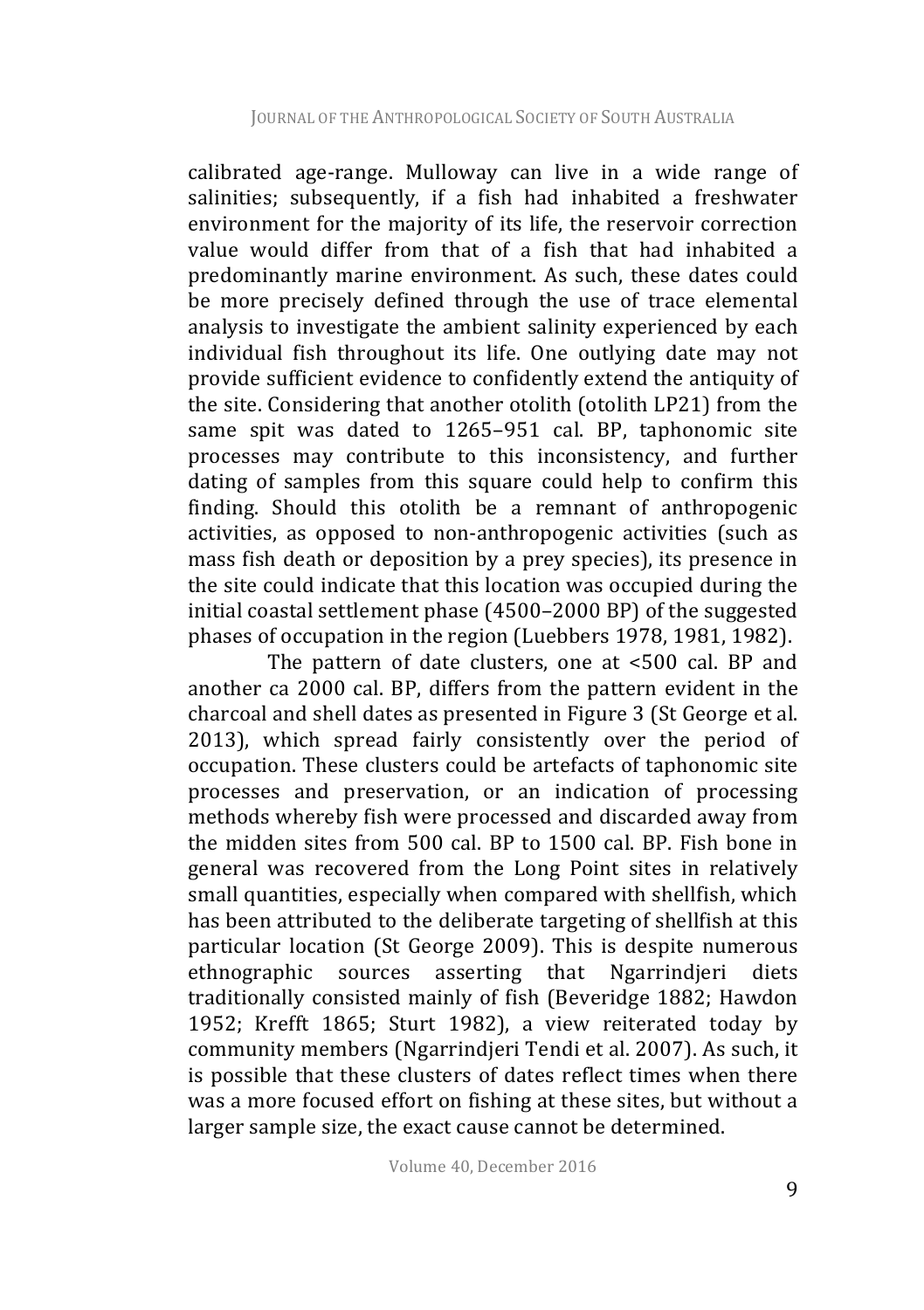The provision of direct ages for the otoliths has implications for previous analyses conducted on these samples (Disspain 2009; Disspain et al. 2011). Fish otoliths were assigned dates either from radiocarbon dating of charcoal or shell from the same excavation unit or, if no dates were available, by using an age range from the nearest available excavation units. Initially, otolith LP13 (*Acanthopagrus butcheri*) had been assigned an uncalibrated, inverted date of  $190\pm40$ (Disspain et al. 2011). After further dating was carried out, the age of the otolith was estimated to fall between 1822 cal. BP and a modern date (St George et al. 2013). This study has produced a direct date for otolith LP13 of 2067-1687 cal. BP. The scarcity of otoliths from *A. butcheri* at Long Point, combined with the samples' estimated recent ages (Table I), had previously been assumed to indicate that they did not preserve well within the site (Disspain 2009). The new results indicate that otoliths of A. *butcheri* are in fact capable of surviving significantly long periods of time in archaeological deposits, and alternate causes for the scarcity of specimens may be preferential targeting of the larger species, A. *japonicus*, either through capture or sampling of midden material.



**Figure 3** All radiocarbon dates from charcoal or shell at Long Point as presented in St George et al. (2013).

Volume 41, December 2017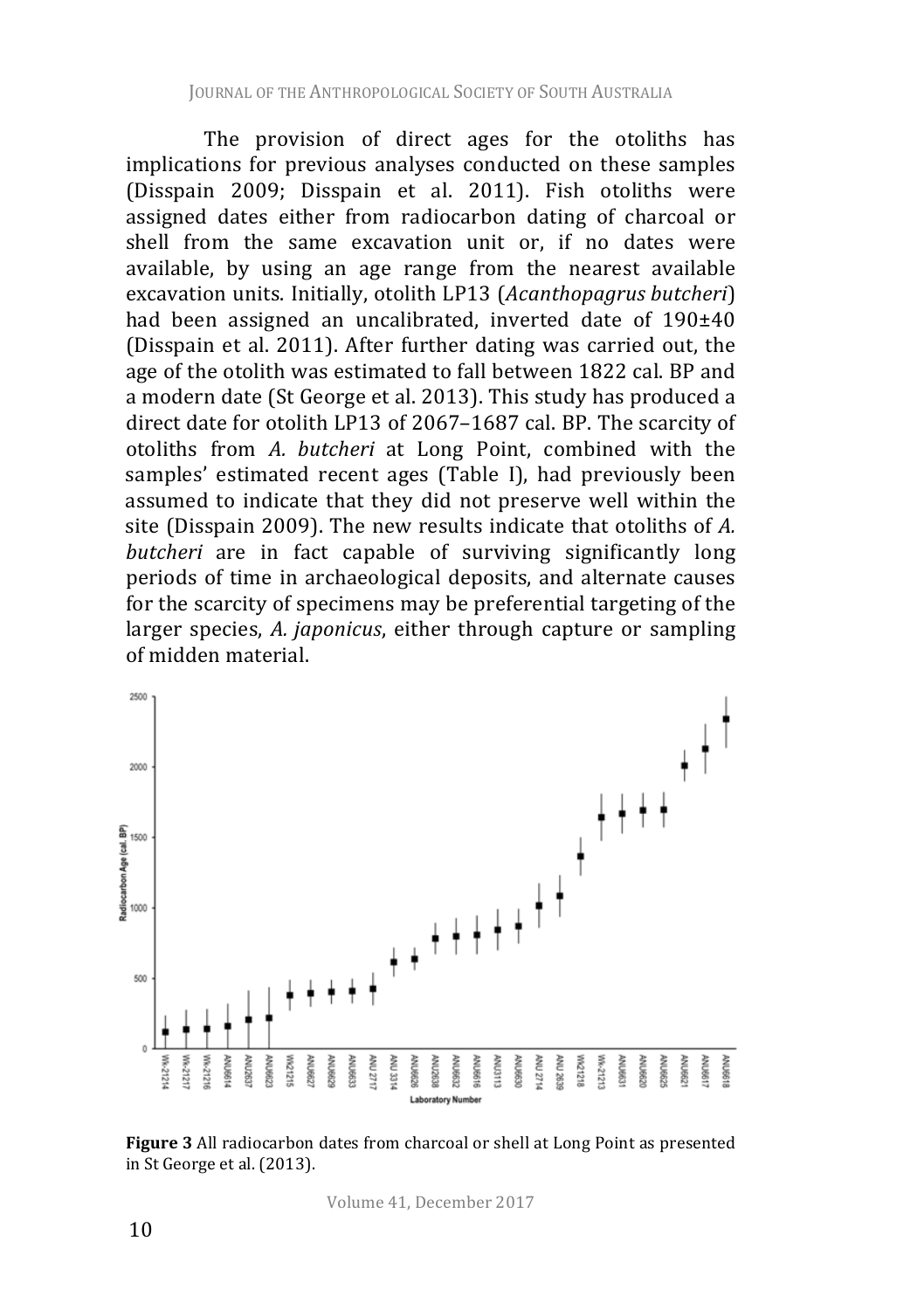Changes in fish age and size through time were previously examined using only ages determined on associated materials (Disspain 2009). After reanalysing the trends over time using direct dates, we determine that, despite a number of direct dates being significantly different to the original associated dates, the overall patterns that were reported essentially remain the same. This indicates that associated dates are useful when examining broad-scale patterns in data, but when more precise information is required, direct dating is preferable. 

### **Conclusions**

\_\_\_\_\_\_\_\_\_\_\_\_\_\_\_\_\_\_\_\_\_\_\_\_\_\_\_\_\_\_\_\_\_\_\_\_\_\_\_\_\_\_\_\_\_\_\_\_\_\_\_\_\_\_\_\_\_\_\_\_\_\_\_\_\_\_\_\_\_\_\_\_\_\_\_ Direct radiocarbon dating of fish otoliths from midden sites at Long Point may extend the period of Aboriginal occupation of the area by 74–804 vears from previous dating projects. The addition of otolith AMS radiocarbon dates to the archaeological information for the sites has refined previous research results that originally relied on associated dates of charcoal and shell with the same provenance. We recommend comprehensive direct dating, targeting multiple material types, in order to investigate anomalies and site disturbance common in midden deposits. Further dating studies could establish the extent to which contamination exists through replication of radiocarbon dates for independent samples. Cross-dating otoliths with other material types (shell or charcoal) is expected to provide important data, enabling regional ∆R values to be determined. In combination, the data provide us with a growing level of insight into broad patterns of human-environment relationships in the region.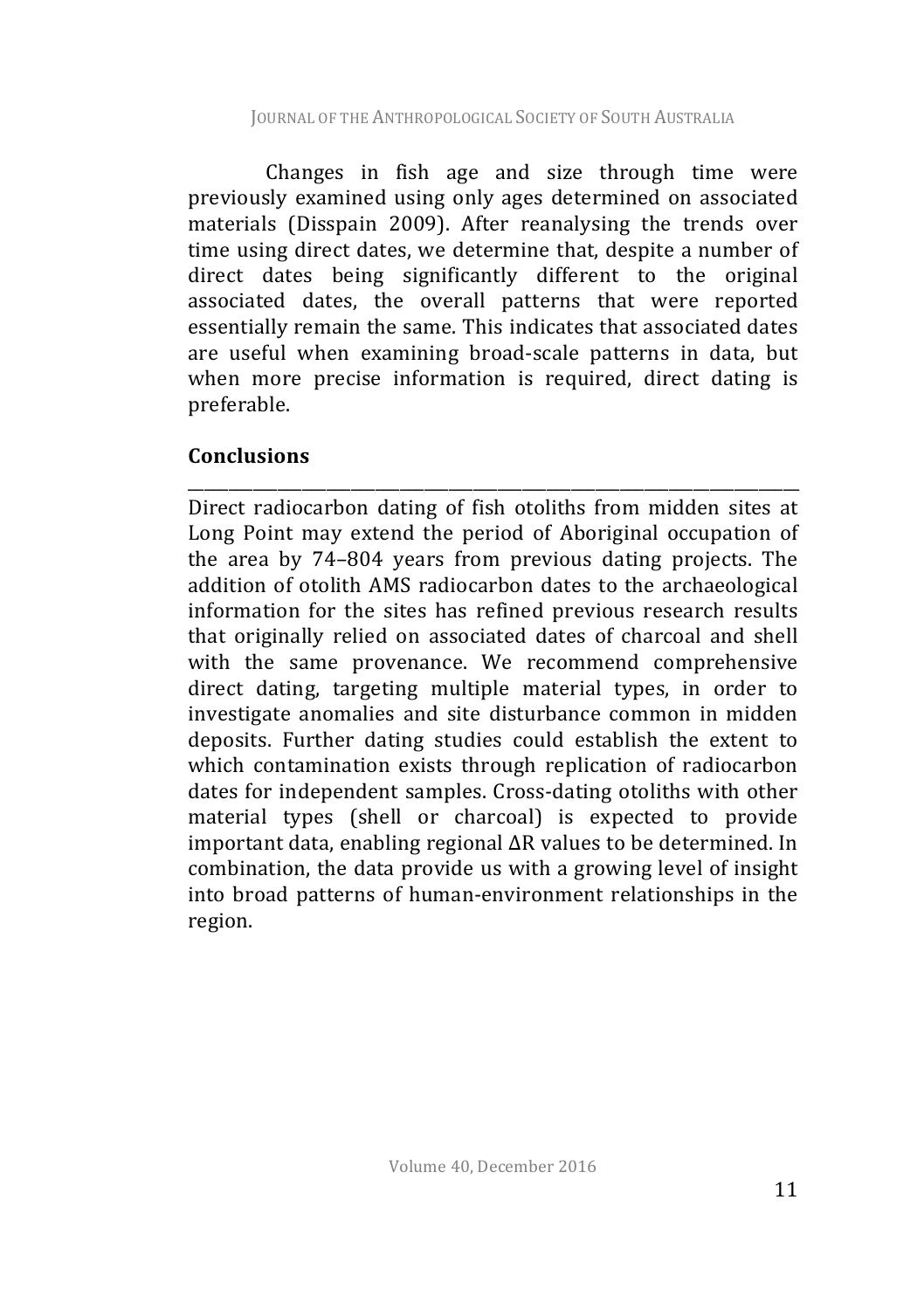\_\_\_\_\_\_\_\_\_\_\_\_\_\_\_\_\_\_\_\_\_\_\_\_\_\_\_\_\_\_\_\_\_\_\_\_\_\_\_\_\_\_\_\_\_\_\_\_\_\_\_\_\_\_\_\_\_\_\_\_\_\_\_\_\_\_\_\_\_\_\_\_\_\_\_

### **Acknowledgements**

The authors wish to thank the Ngarrindjeri Regional Authority and members of the Ngarrindjeri community who granted permission to conduct this research. This study was supported by funds from the Australian Institute of Aboriginal and Torres Strait Islander Studies (grant number 09/7435) awarded to BMG and MCFD, and a Sir Mark Mitchell Research Foundation Grant awarded to LW. BMG acknowledges support from an Australian Research Council Discovery grant (DP110100716) and an Australian Research Council Future Fellowship (FT100100767). SU is the recipient of an Australian Research Council Future Fellowship (project number FT120100656.

#### **References**

Beveridge, P. 1882 Of the Aborigines Inhabiting the Great Lacustrine and Riverine Depression of the Lower Murray, Lower Murrumbidgee, Lower Lachlan and Lower Darling. Paper read before the Royal Society of New South Wales.

\_\_\_\_\_\_\_\_\_\_\_\_\_\_\_\_\_\_\_\_\_\_\_\_\_\_\_\_\_\_\_\_\_\_\_\_\_\_\_\_\_\_\_\_\_\_\_\_\_\_\_\_\_\_\_\_\_\_\_\_\_\_\_\_\_\_\_\_\_\_\_\_\_\_\_

- Cashmore, S., S. Conron and I. Knuckey 2000 *Black Bream - 1998. Fisheries Victoria Assessment Report*. Queenscliff: Marine and Freshwater Resources Institute.
- Disspain, M.C.F. 2009 Using Archaeological Otoliths to Determine Palaeoenvironmental Change and Ngarrindjeri Resource Use in the Coorong and Lower Murray, South Australia. Unpublished BA(Hons) thesis, Department of Archaeology, Flinders University, Adelaide.
- Disspain, M.C.F., L.A. Wallis and B.M. Gillanders 2011 Developing baseline data to understand environmental change: a geochemical study of archaeological otoliths from the Coorong, South Australia. *Journal of Archaeological Science* 38(8):1842–1857.
- Disspain, M.C.F., C.J. Wilson and B.M. Gillanders 2012 Morphological and chemical analysis of archaeological fish otoliths from the Lower Murray River, South Australia. *Archaeology in Oceania* 47:141–150.
- Disspain. M.C.F., S. Ulm, and B.M. Gillanders 2016 Otoliths in archaeology: methods, applications and future prospects. *Journal of Archaeological Science: Reports* 6:623–632.
- Fallon, S.I., L.K. Fifield and I.M. Chappell 2010 The next chapter in radiocarbon dating at The Australian National University: status report on the single stage AMS. *Nuclear Instruments and Methods in Physics Research Section B: Beam Interactions with Materials and Atoms* 268(7–8):898– 901.
- Favier Dubois, C.M. and F.L. Scartascini 2012 Intensive fishery scenarios on the north Patagonian coast (Río Negro, Argentina) during the mid-Holocene. *Quaternary International* 256:62–70.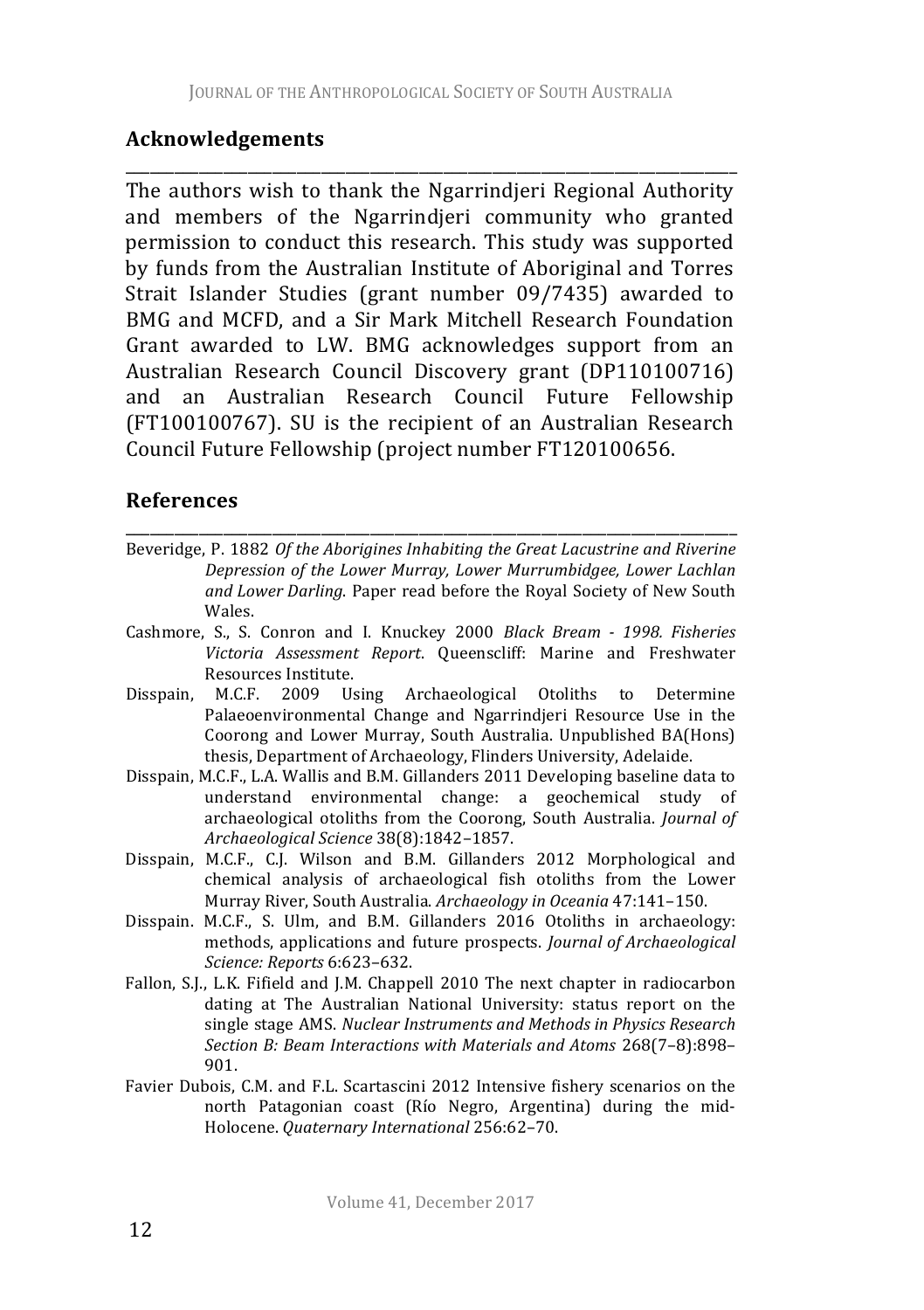- Ferguson, G.J., T.M. Ward, A. Ivey and T. Barnes 2014 Life history of *Argyrosomus japonicus*, a large sciaenid at the southern part of its global distribution: implications for fisheries management. *Fisheries Research* 151:148–157.
- Geddes, M.C. 2000 Fish and invertebrates. In A. Jensen, M. Good, P. Harvey, P. Tucker and M. Long (eds), *River Murray Barrages Environmental Flows*, pp.43-50. Canberra: Murray-Daring Basin Commission.
- Hawdon, J. 1952 *The Journal of the Journey from New South Wales to Adelaide.* Melbourne: Georgian House.
- Hufthammer, A.K., H. Høie, A. Folkvord, A.J. Geffen, C. Andersson and U.S. Ninnemann 2010 Seasonality of human site occupation based on stable oxygen isotope ratios of cod otoliths. *Journal of Archaeological Science* 37(1):78–83.
- Jenkin, G. 1979 *Conquest of the Ngarrindjeri*. Adelaide: Rigby.
- Jones, G., T. Hillman, R. Kingsford, T. McMahon, K. Walker, A. Arthington, J. Whittington and S. Cartwright 2002 *Independent Report of the Expert Reference Panel on Environmental Flows and Water Quality Requirements for the Murray River System*. Canberra: Murray-Darling Commission, Cooperative Research Centre for Freshwater Ecology.
- Krefft, G. 1865 On the manners and customs of the Aborigines of the Lower Murray and Darling. *Transactions of the Philosophical Society of New South Wales 1862* 65:357–374.
- Luebbers, R.A. 1978 Meals and Menus: A Study of Change in Prehistoric Coastal Settlements in South Australia. Unpublished PhD thesis, Department of Prehistory, Research School of Pacific Studies, The Australian National University, Canberra.
- Luebbers, R.A. 1981 *The Coorong Report: An Archaeological Survey of the Southern Younghusband Peninsula*: Unpublished report prepared for the South Australian Department for Environment and Planning.
- Luebbers, R.A. 1982 The Coorong Report: An Archaeological Survey of the *Northern Coorong*: Unpublished report prepared for the South Australian Department for Environment and Planning.
- Ngarrindjeri Tendi, Ngarrindjeri Heritage Committee and Ngarrindjeri Native Title Committee 2007 Naarrindieri Nation Sea Country Plan: Carina for *Ngarrindjeri Country and Culture*. Meningie: Ngarrindjeri Land Progress Association.
- Norriss, J.V., J.E. Tregonning, R.C.J. Lenanton and G.A. Sarre 2002 *Biological Synopsis of the Black Bream,*  Acanthopargus butcheri *(Munro) (Teleostei: Sparidae) in Western Australia with Reference to Information from other States*. Perth: Department of Fisheries.
- Reimer, P.J., E. Bard, A. Bayliss, J.W. Beck, P.G. Blackwell, C. Bronk Ramsey, C.E. Buck, H. Cheng, R.L. Edwards, M. Friedrich, P.M. Grootes, T.P. Guilderson, H. Haflidason, I. Hajdas, C. Hatté, T.J. Heaton, A.G. Hogg, K.A. Hughen, K.F. Kaiser, B. Kromer, S.W. Manning, M. Niu, R.W. Reimer, D.A. Richards, E.M. Scott, J.R. Southon, C.S.M. Turney and J. van der Plicht 2013 IntCal13 and MARINE13 radiocarbon age calibration curves 0–50,000 years cal. BP. *Radiocarbon* 55(4):1869–1887.